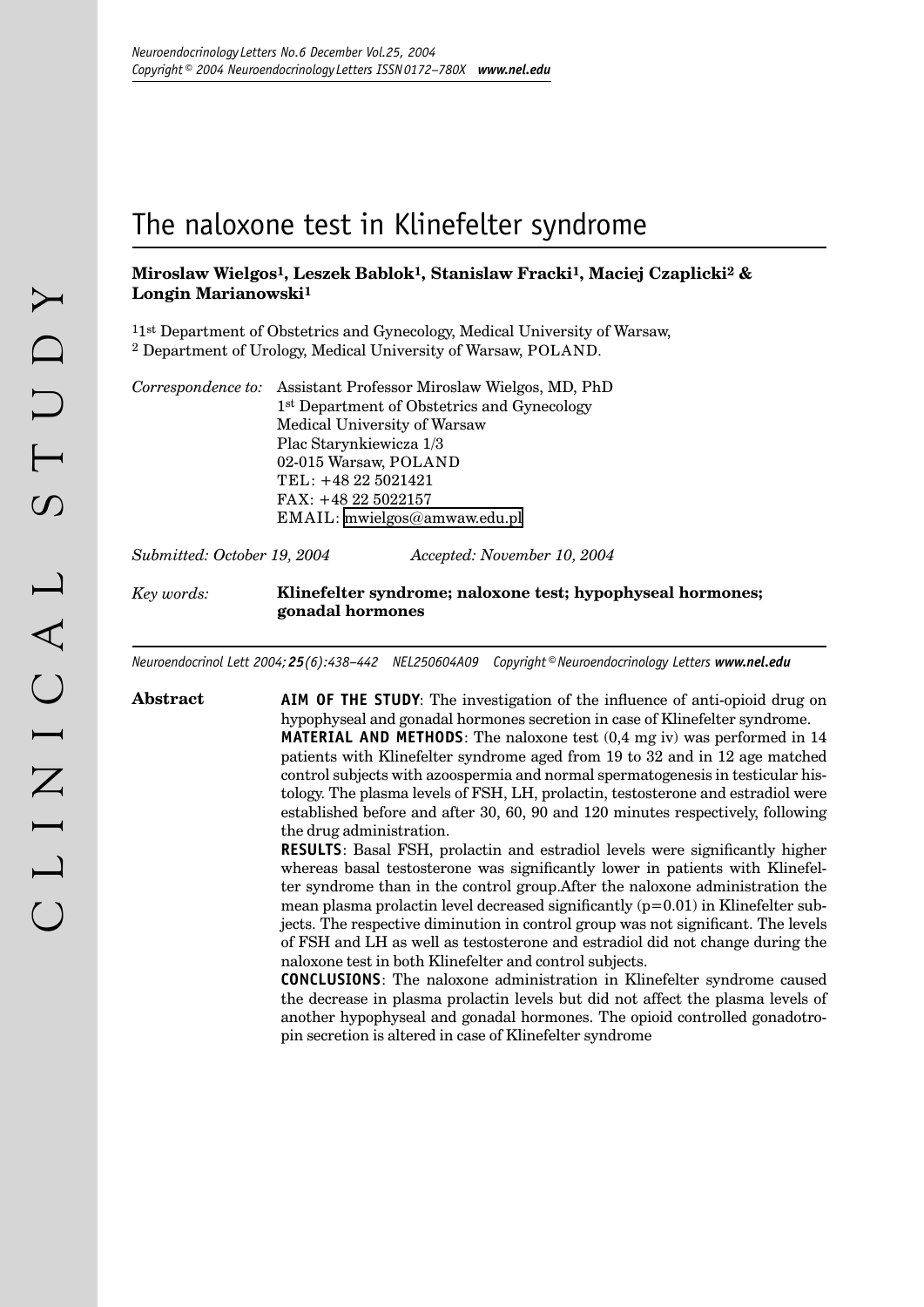# **Introduction**

The true Klinefelter syndrome is a genetic disorder caused by extra X chromosome. The most often observed karyotype is 47/XXY. This pathology is a form of hypergonadotropic hypogonadism. The frequency of Klinefelter syndrome is estimated as 1 in 500 men [1,19]. Testicular atrophy and different degrees of androgen insufficiency manifest the clinical features of this syndrome. Hyalinization of the seminiferous tubules and hyperplasia of Leydig cells cause the testicular atrophy. These men are sterile. The semen analysis reveals the absence of spermatozoa – azoospermia [6,27]. Although the infertility caused by azoospermia in that syndrome seems to be not reversible, there are some literature data informing about severe oligozoospermia and pregnancies in men with non-mosaic Klinefelter syndrome [21,23,25]. The genetic disorders however, mainly the Klinefelter syndrome, according to WHO data, are still the common cause of male sterility.

There are some data concerning hormones concentrations in Klinefelter syndrome. The plasma levels of FSH, LH and estradiol are increased whereas testosterone plasma levels are diminished. The prolactin plasma levels in Klinefelter syndrome are increased [13,14,22] or normal [5,7,28].

Tomasi et al. found that one of possible causes of high level of FHS in Klinefelter subjects may be decreased concentration of inhibin-B [29].

The hypothalamo-hypophyseal-gonadal axis is influenced by endogenous opioids. The administration of antiopioid drugs such as naloxone or naltrexone, in fertile young men caused the increase of plasma LH levels as well as the increase of the frequency and amplitude of LH pulses [10,20,30,34]. The opioids cause the increase in plasma prolactin levels **[**15,34]. The administration of naloxone prevents the increase of plasma prolactin levels during surgical stress [26].

In previous studies performed in our Department Bablok et al. observed that intravenous administration of naloxone in patients with azoospermia and normal spermatogenesis revealed by histological examination of testicular biopsy specimen had caused the decrease of plasma prolactin levels but did not change the levels of FSH, LH, testosterone and estradiol [4].

The aim of the present study is the investigation of the influence of antiopioid drug – naloxone – on plasma levels of hypophyseal and gonadal hormones in men with Klinefelter syndrome. This way we want to elucidate the fact of increased estradiol and decreased testosterone levels in these subjects.

# **Material and Methods**

The naloxone test was performed in 14 patients with Klinefelter syndrome with confirmed karyotype of 47/XXY. The age of them varied between 19 and 32 years (mean 25.92, SD 4.44). There were no signs of gynecomastia and galactorrhoea in any of the observed patients. The control group consisted of matched 12

men with azoospermia and normal spermatogenesis in testicular histology.

0.4 mg of antiopioid drug (Naloxone, Sanofi-Winthrop) was given intravenously to each patient. The plasma levels of FSH, LH, prolactin, testosterone and estradiol were determined before and after 30, 60, 90 as well as 120 minutes respectively, following the drug administration.

The FSH, LH, prolactin and estradiol levels were evaluated by immunoenzymatic methods (Abbott kits  $-<sub>IISA</sub>$ 

Testosterone plasma levels were determined using radioimmunologic method (Farmos kits – Finland).

The plasma levels of examined hormones were presented as a mean values and standard deviations in the 30 minutes intervals after the drug administration. The percentage changes of hormone levels compared to basal levels during the test were presented as mean and standard deviations. The statistical analysis was performed using the Wilcoxon matched pair rank test and program Statistica 6.0 for Windows. As a border value of statistical significance p<0.05 was established.

#### **Results**

The basal FSH levels were significantly higher in men with Klinefelter syndrome when compare with the control group (42.08 11.99 vs.  $6.56 \pm 2.58$  mIU/ml; p<0.001). The similar results were observed in case of both LH (27.61  $\pm$  11.90 vs. 4.32  $\pm$  1.76 mIU/ml;  $p<0.001$ ) and estradiol (58.24  $\pm$  12.10 vs. 47.62  $\pm$  9.98  $pg/ml$ ;  $p<0.05$ ) levels. On the contrary to these observations basal testosterone levels were significantly lower in case of Klinefelter syndrome then in the control group  $(3.97 \pm 2.18 \text{ vs. } 5.64 \pm 1.69 \text{ ng/ml}; \text{ p} < 0.05)$ . Whereas the prolactin levels were statistically higher than in the control group, all the values appeared to be in the normal range  $(11.22 \pm 5.64 \text{ vs. } 6.66 \pm 3.01 \text{ ng/ml};$  $p=0.01$ ) (Table I).

The plasma prolactin levels decreased after 120 minutes to  $6.88 \pm 3.95$  ng/ml  $(67.2 \pm 39.4\%)$  in Klinefelter syndrome and to  $5.45 \pm 3.02$  ng/ml  $(84.7 \pm 27.7%)$  in the control group. The diminution in men affected by Klinefelter syndrome was statistically significant (p=0.01) after 120 minutes. However, the differences revealed in other time intervals were insignificant. The statistically significant percentage decrease in prolactin levels was not observed either in Klinefelter syndrome, or in the control group (Table I; Figure 1).

The FSH, LH, testosterone and estradiol levels in men with Klinefelter syndrome and in the control group did not change significantly during the naloxone test (Table I).

### **Discussion**

The basal plasma values of FSH, LH and estradiol were statistically higher whereas basal plasma testosterone levels were statistically lower in Klinefelter syndrome than in the control group. These data are in accordance with observed hormone levels in Klinefelter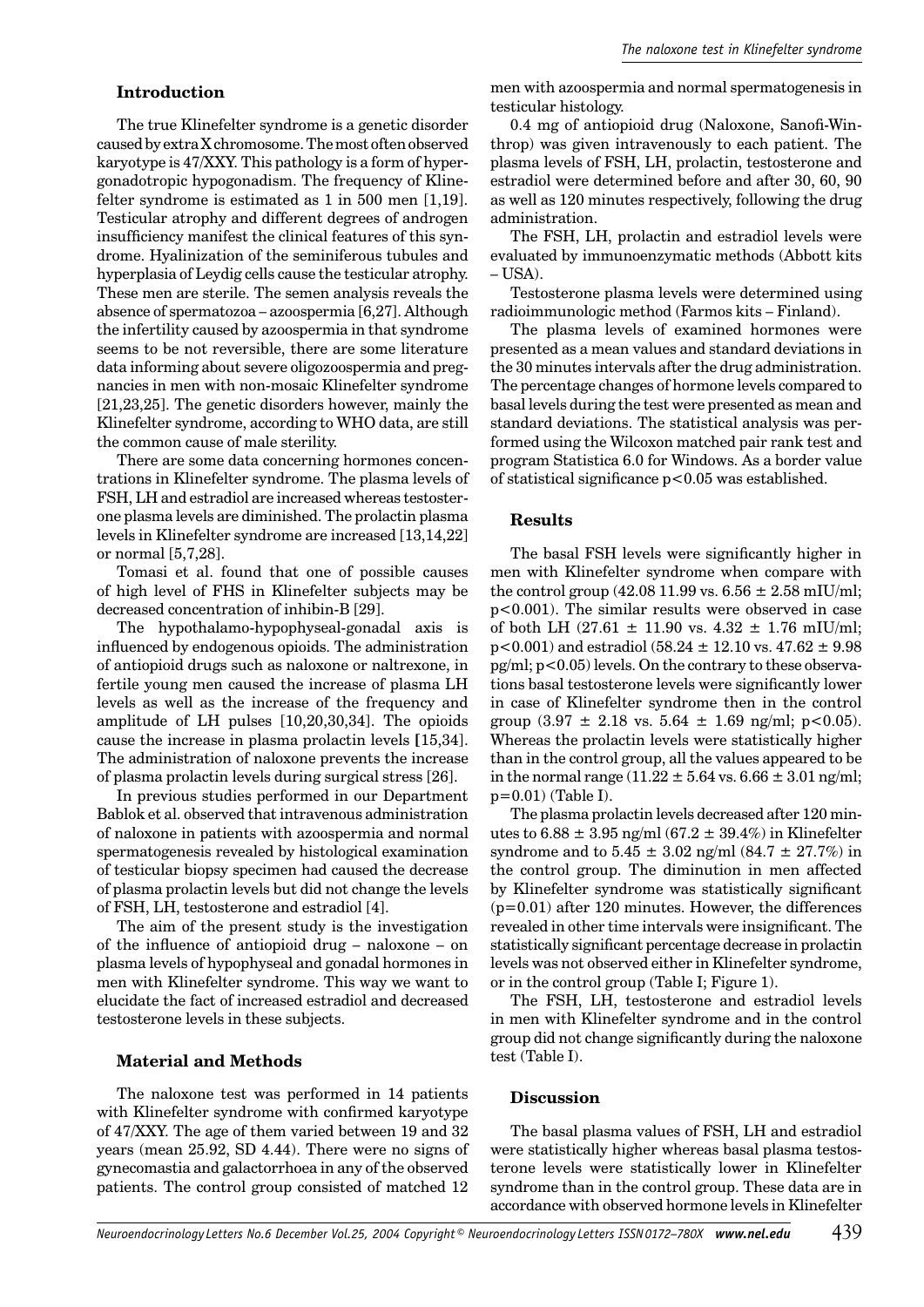|  |  |  |  | Table I. The hormone plasma levels during naloxone test in Klinefelter syndrome and in normal spermatogenesis. |
|--|--|--|--|----------------------------------------------------------------------------------------------------------------|
|  |  |  |  |                                                                                                                |
|  |  |  |  |                                                                                                                |

| Time<br>(min.) | $FSH(mIU/ml)x \pm SD$            |    |   | LH(mIU/mI) $x \pm SD$                                                                                                                                           |     |   | $Pr((ng/ml)x \pm SD)$ |    |    | $T(np/ml)x \pm SD$ |                 |   | E2(pg/ml) $x \pm SD$ |                                                                                       |   |
|----------------|----------------------------------|----|---|-----------------------------------------------------------------------------------------------------------------------------------------------------------------|-----|---|-----------------------|----|----|--------------------|-----------------|---|----------------------|---------------------------------------------------------------------------------------|---|
|                | ΚS                               | CG | p | KS                                                                                                                                                              | CG  | p | KS                    | CG | p  | KS                 | CG              | p | KS                   | CG                                                                                    | p |
| 0              |                                  |    |   | 42.08±11.99 6.56±2.58 <0.001  27.61±11.90  4.32±1.76 <0.001 11.22±5.64 6.66±3.01 0.01  3.97±2.18   5.64±1.69  0.04 58.24±12.10  47.62±9.98  0.02                |     |   |                       |    |    |                    |                 |   |                      |                                                                                       |   |
| 30             |                                  |    |   | $ 41.24 \pm 11.50 6.52 \pm 2.72  < 0.001 30.50 \pm 16.98 4.63 \pm 2.69  < 0.001 10.37 \pm 5.26 6.45 \pm 3.22 0.03 4.16 \pm 2.28 5.23 \pm 1.37 $                 |     |   |                       |    |    |                    |                 |   |                      | ns $ 57.64 \pm 17.05 $ 51.78 $\pm$ 15.06   ns                                         |   |
| 60             | 41.78±11.77   6.66±2.34   <0.001 |    |   | $26.40 \pm 11.31$ $ 4.25 \pm 2.39 $ < 0.001 8.93 $\pm 4.24$ $ 6.13 \pm 3.00 $ ns $ 3.80 \pm 2.02 $ 5.34 $\pm 1.56$ 0.04 57.16 $\pm 14.61 $ 49.31 $\pm 13.89$ ns |     |   |                       |    |    |                    |                 |   |                      |                                                                                       |   |
| 90             |                                  |    |   | $ 41.76 \pm 11.46 6.67 \pm 2.84 $ <0.001 26.80 $\pm 10.84 4.82 \pm 3.16 $ <0.001 7.47 $\pm 4.00 5.77 \pm 2.96 $                                                 |     |   |                       |    | ns | $3.79 \pm 1.77$    | $5.15 \pm 1.78$ |   |                      | ns $53.80 \pm 10.22$ $51.65 \pm 13.92$   ns                                           |   |
| 120            |                                  |    |   | $ 41.63 \pm 10.93 6.40 \pm 2.70 $ <0.001 26.97 $\pm 10.36 4.56 \pm 3.43 $ <0.001 6.88 $\pm 3.95 5.45 \pm 3.02 $                                                 |     |   |                       |    | ns |                    |                 |   |                      | $3.61 \pm 1.66$   5.17 $\pm$ 1.57   0.02   53.74 $\pm$ 11.59   51.33 $\pm$ 11.48   ns |   |
| P0-120'        | ns                               | ns | ٠ | ns                                                                                                                                                              | ns. |   | 0.01                  | ns |    | ns                 | ns              |   | ns                   | ns                                                                                    |   |

Time = time following the naloxone administration

KS = Klinefelter syndrome (n=14)

 $CG = control$  group - normal spermatogenesis (n=12)

ns = not significant

| <b>Time</b><br>(min.) |                | <b>FSH</b><br>LH |    |                  |                  |    | Prl               |                                 |                          |                                    |                   |    | E <sub>2</sub>  |                       |      |
|-----------------------|----------------|------------------|----|------------------|------------------|----|-------------------|---------------------------------|--------------------------|------------------------------------|-------------------|----|-----------------|-----------------------|------|
|                       | ΚS             | CG               | p  | KS               | CG               | p  | KS                | CG                              | p                        | KS                                 | CG                | p  | KS              | CG                    | p    |
| 30                    | $98.0 + 4.7$   | $99.1 \pm 6.8$   | ns | $114.2 + 44.5$   | $102.7 \pm 30.4$ | ns | $ 93.3 \pm 14.0 $ | $96.9 \pm 17.4$                 | ns                       | $108.4 \pm 25.4$   94.2 $\pm$ 7.1  |                   | ns | $98.7 \pm 28.8$ | $108.1 \pm 16.8$   ns |      |
| 60                    | $99.3 \pm 7.3$ | $102.2 \pm 15.2$ | ns | $99.0 \pm 21.7$  | $95.5 \pm 36.2$  | ns | $ 83.5 \pm 28.2 $ | $96.6 \pm 27.0$                 | ns                       | $99.7 \pm 18.5$                    | l 96.0±10.9 l     | ns | $98.5 \pm 22.0$ | $103.3 \pm 18.4$      | ns   |
| 90                    | $99.4 \pm 6.1$ | $101.8 \pm 19.7$ | ns | $100.8 + 21.7$   | $105.7 + 52.6$   | ns | $ 72.2 \pm 36.3 $ | $91.3 \pm 29.6$                 | ns                       | $102.1 \pm 18.9$   92.7 $\pm$ 20.9 |                   | ns | $93.2 + 9.3$    | $110.7 \pm 28.8$   ns |      |
| 120                   | $99.5 + 5.2$   | $97.1 \pm 9.1$   | ns | $101.9 \pm 18.4$ | $100.2 + 42.9$   | ns |                   | $ 67.2 \pm 39.4 84.7 \pm 27.7 $ | ns                       | $96.7 \pm 24.0$                    | $ 92.9 \pm 14.0 $ | ns | $94.5 \pm 19.4$ | $111.5 \pm 32.4$      | l ns |
| P0-120'               | ns             | ns               | ۰  | ns               | ns               | ۰  | ns                | ns                              | $\overline{\phantom{a}}$ | ns                                 | ns                | ٠  | ns              | ns                    |      |

**Table II.** The percentage changes in plasma hormonal levels during naloxone test in Klinefelter syndrome and normal spermatogenesis.

Time = time following the naloxone administration

KS = Klinefelter syndrome (n=14)

 $CG = control group - normal spermatogenesis (n=12)$ 

ns = not significant



**Figure 1.** Prolactin levels during the naloxone test in Klinefelter subjects.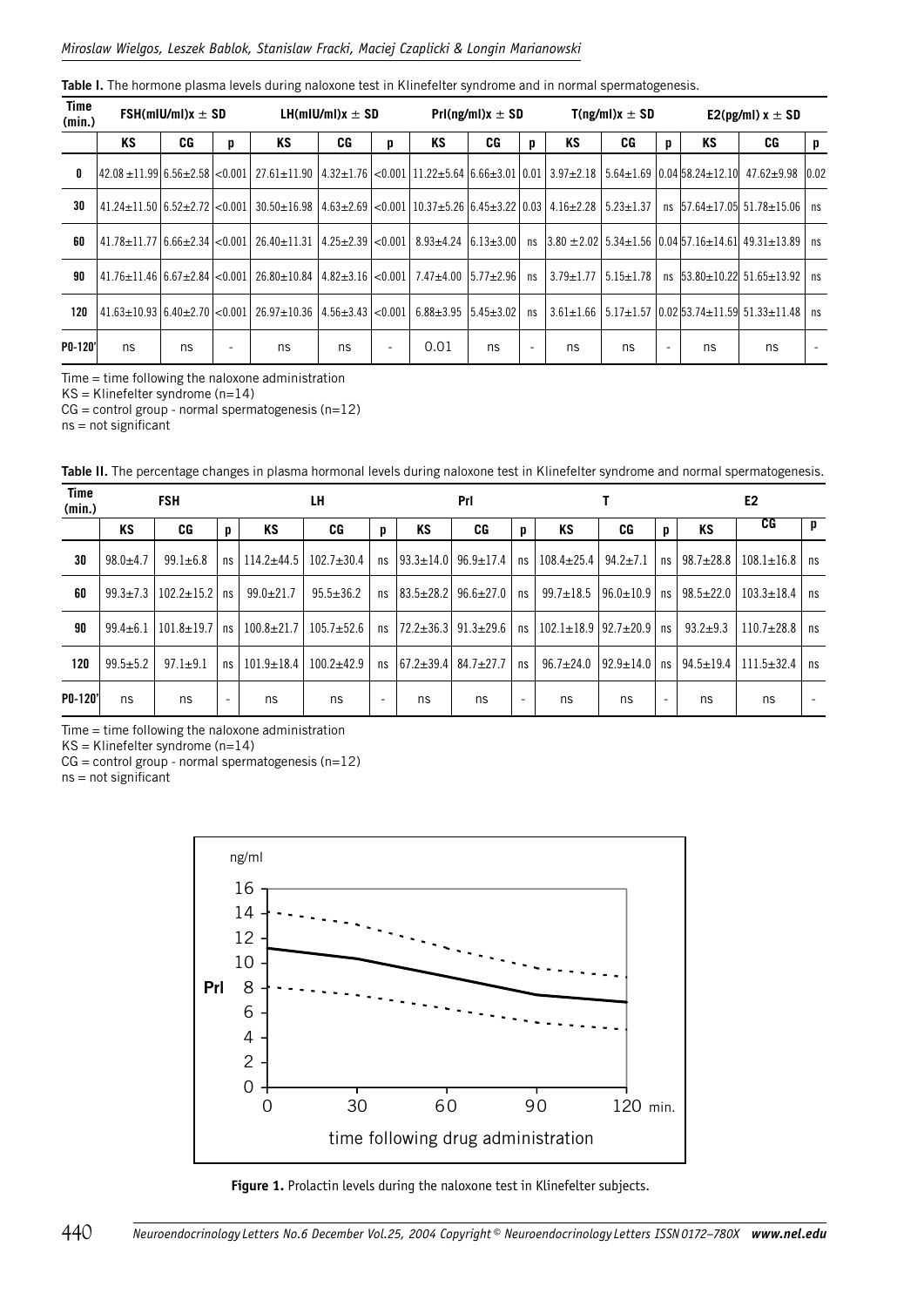syndrome [2,12,16,17,32]. In our material the plasma prolactin levels in Klinefelter syndrome were statistically higher than in the control group. These observations are similar to data published by Gautier et al. [13], Giusti et al. [14] and Kumanov [22], who also observed the increase in plasma prolactin level in case of that syndrome. This fact may be possibly due to increased mass of adipose tissue in Klinefelter subjects and subsequently enhanced peripheral aromatisation of sex steroids. Elevated estrogen levels probably account the increased basal prolactin levels.

The intravenous naloxone administration in Klinefelter syndrome caused the statistically significant decrease in plasma prolactin levels but did not change the plasma FSH, LH, testosterone and estradiol levels. Also Foresta et al. reported the lack of changes of FSH levels after naloxone administration in Klinefelter subjects [11]. They observed however the naloxone induced LH increase in case of Klinefelter syndrome, but it was  $33.4 \pm 30,4\%$  significantly lower than in controls  $(p<0,001)$ . The comparison of our results is not fully efficient due to the different naloxone dose (20 mg vs. 0,4 mg). Furthermore those authors did not examine the influence of naloxone administration on prolactin levels.

The similar decrease in prolactin plasma levels and the absence of the changes in plasma levels of FSH, LH, testosterone and estradiol after the naloxone administration was observed in the patients with azoospermia and normal spermatogenesis [4]. The opioids are responsible for the increase of prolactin secretion. The administration of antiopioid drugs caused the diminution of plasma prolactin levels similar to these observed in our material [10,15,26,34].

In men with azoospermia and normal spermatogenesis the prolactin plasma levels were in normal range but they were statistically higher than in fertile men [3]. These men are in the permanent stress and they have the consciousness of their sterility, so it would be the possible explanation of these findings. The similar suggestion can be applied to patients with Klinefelter syndrome but we can not exclude other disturbances in neuroendocrine regulation of prolactin secretion.

In young healthy men the administration of the antiopioid drugs such as naloxone or naltrexone caused the increase in plasma LH levels [10,15,18,20,30]. Such increase was not observed in aging men and in hypogonadal men [15,24,31]. The androgen supplementation caused the increase of LH plasma levels after naloxone administration [24]. The lack of such increase of LH levels after naloxone administration in Klinefelter syndrome may be due to low plasma testosterone levels but we have to underline that the observed plasma LH levels in this syndrome are still very high. The absence of the increase of plasma LH levels in the control group may be caused by the lower dose of administered naloxone than in other studies [18]. The observations of Foresta et al. are opposite to the theory that the alteration of opioid control on gonadotropin secretion is due to androgen deficiency [11]. In their results the LH increases after naloxone infusion were not significantly

different before and after testosterone treatment. They suggest that this alteration may be caused by genetic abnormalities. In our opinion also the vascular factors should be considered in this pathomechanism. The description of vascular changes in testes of Klinefelter subjects was given by De la Balze et al. [8]. Additionally our previous observations (Wielgos et al., 1999) revealed the increased values of qualitative indices of testicular artery blood flow in case of Klinefelter syndrome [33]. Those results were independent on testis volume, suggesting the increased vascular resistance in testicular artery of Klinefelter subjects. Similar results obtained Eckerhovd and Westlander [9]. Thus, in terms of worse blood supply of testes the hormonal regulation may also be altered.

Based on our results we conclude that the naloxone administration in Klinefelter syndrome cause the decrease in plasma prolactin levels but does not change the plasma levels of another hypophyseal and gonadal hormones. It means that naloxone in case of Klinefelter syndrome does not influence on normalization of LH and elevation of testosterone, observed in other individuals. This suggests that also prolactin plasma level plays no role in regulation of LH and testosterone concentration in Klinefelter subjects.

According to these observations it seems that the opioid controlled gonadotropin secretion is altered in case of Klinefelter syndrome and the only way of increase of androgen level is hormonal substitution by testosterone.

#### REFERENCES

- 1 Amory JK, Anawalt BD, Paulsen CA, Bremner WJ. Klinefelter's syndrome. Lancet 2000; **356**:333–335.
- 2 Attanaasio A, Blank B, Rager K, Gupta D. Effect of human chorionic gonadotropin on the plasma levels of testosterone, estradiol, sex hormone binding globulin and free testosterone in Klinefelter syndrome. Endokrinologie 1982; **80**:129–134.
- 3 Bablok L, Fracki S, Marianowski L. Os przysadka-jadro u mezczyzn z zahamowaniem spermatogenezy. [(The pituitary-testicular axis in spermatogenic arrest.) (in Polish with English abstract.)] Ginekol Pol 1994; **65**(suppl.2):980–983.
- 4 Bablok L, Fracki S, Marianowski L. Test naloksonowy u pacjentów z azoospermia i prawidlowa spermatogeneza. [(The naloxone test in patients with azoospermia and normal spermatogenesis.) (In Polish with English abstract.)] Ginekol Pol 1996; **67**(suppl.4): 125–130.
- 5 Barbarino A, De Marinis L. Klinefelter's syndrome: effects of oestrogen on growth hormone, prolactin and thyrotropin release and on thyrotropin on prolactin responses to thyrotropin-releasing hormone. Acta Endocrinologica (Kbh) 1979; **92**:347–357.
- 6 Battin J, Malpuech G, Nivelon JR et al. Klinefelter syndrome in 1993. Results of a multicenter study on 58 cases and review of the literature. Annales de Pediatrie 1993; **40**:432–437.
- 7 Burman KD, Dimond RC, Noel GL, Earll JM, Frantz AG, Wartofsky L. Klinefelter's syndrome: examination of thyroid function, and the TSH and PRL responses to thyrotropin-releasing hormone prior to and after testosterone administration. J Clin Endocrinol Metab 1975; **41**:1161–1166.
- 8 De la Balze FA, Arrillaga FC, Irazu J, Mancini RE. Klinefelter's syndrome: a study of 5 cases. Histophysiologic basis for a pathogenic interpretation. J Clin Endocrinol Metab 1952; **12**: 1426–1444.